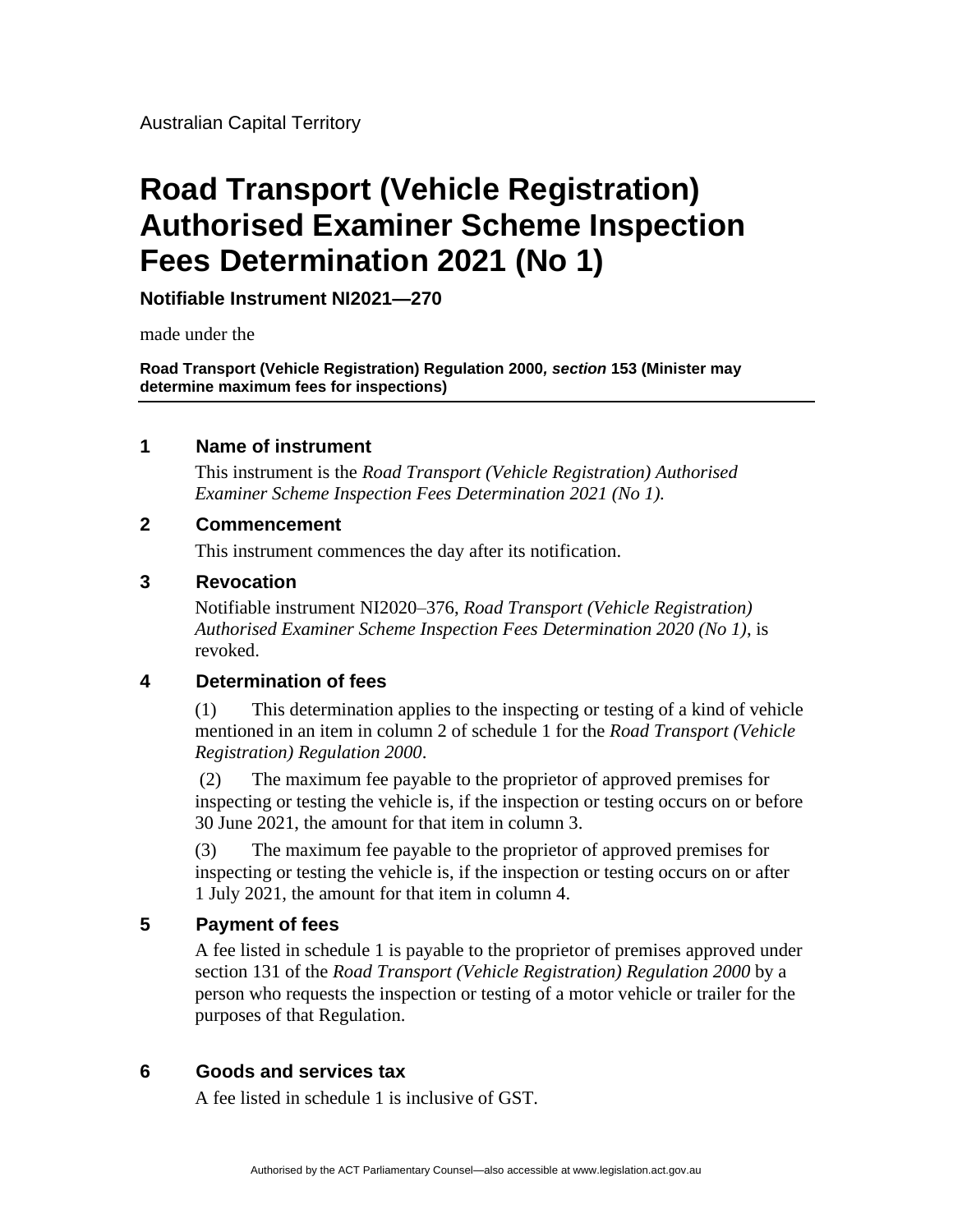## **7 Definitions**

In this instrument:

*approved premises*—see the *Road Transport (Vehicle Registration) Regulation 2000*.

*fee* includes a charge or other amount.

Chris Steel MLA Minister for Transport and City Services 5 May 2021